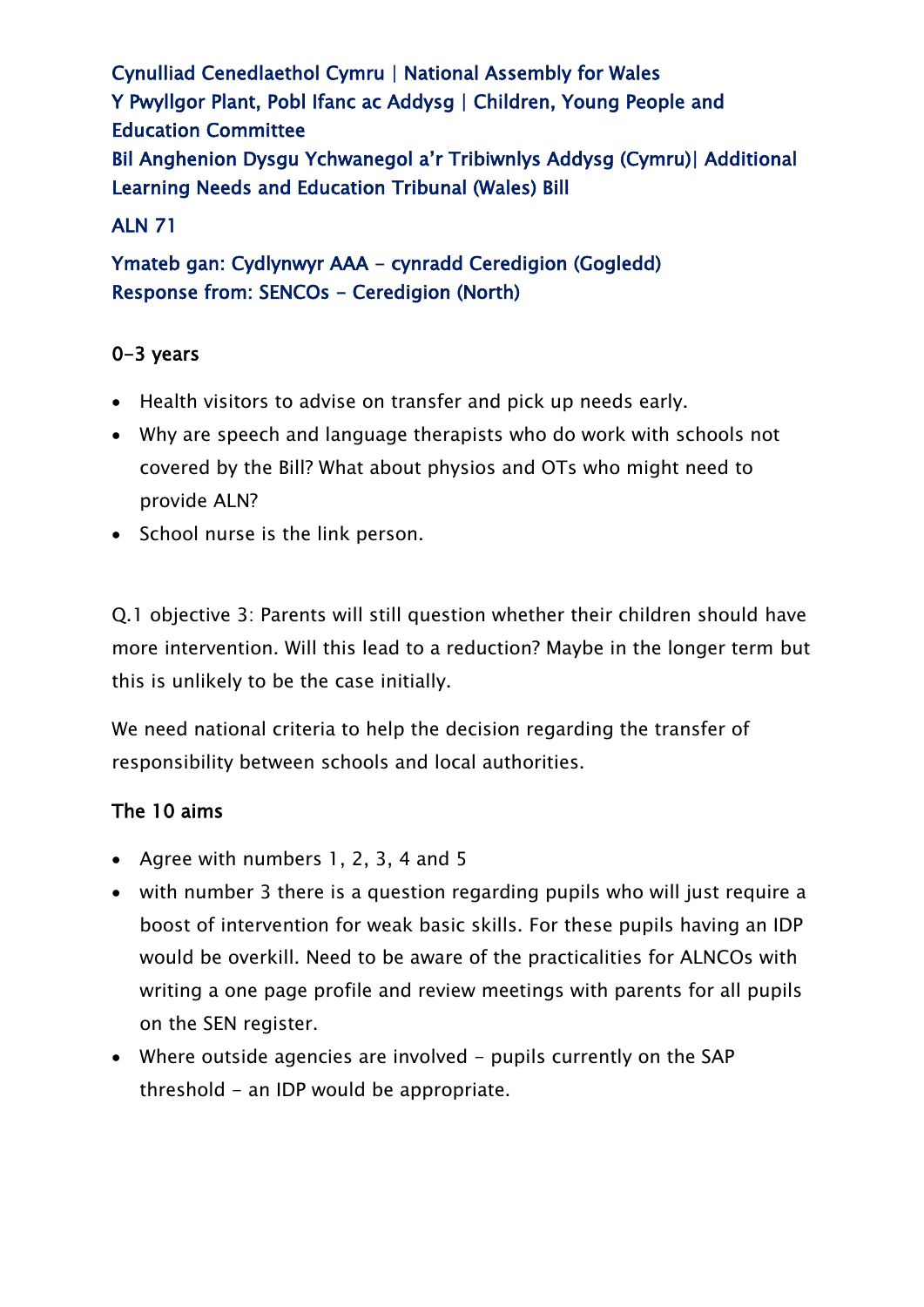- For pupils who only require intervention at school (with no outside agency involvement) because they have weak basic skills – pupils currently on the school action threshold - no need for an IDP.
- 6 is it children or parents behind the decisions? Not all parents are realistic about the needs of their children and they don't see the bigger picture in terms of provision for all.
- 9 criteria are needed which needs to be evidence-based.

### Multi-agency collaboration

- The new roles should improve the situation.
- staffing?
- Early IDP very helpful at pre-school age.
- Some parents would see this as being a big fuss.
- IDP is not appropriate for home educated pupils.
- Needs to be according to the child's needs not the parents wishes.
- Postcode lottery for transfer to local authority responsibility need criteria nationally.
- Can we have LA panels in place to make decisions regarding the transfer of responsibility? SENCO's would welcome this.
- IDPs to be reviewed more often than 12 months for all pupils with ALN would be too onerous. Fine for those with more serious needs but not at IDP level.
- We need to consider the availability of outside agencies staff and the practicalities of getting all these people together so frequently.

## 0-25 years

- Funding is the main issue here especially post 16.
- Funding will be required in terms of the capacity of FE colleges to meet the needs of post 16 learners  $-$  the courses are not currently being offered.
- The money spent on transporting pupils to FEIs in rural areas is huge.